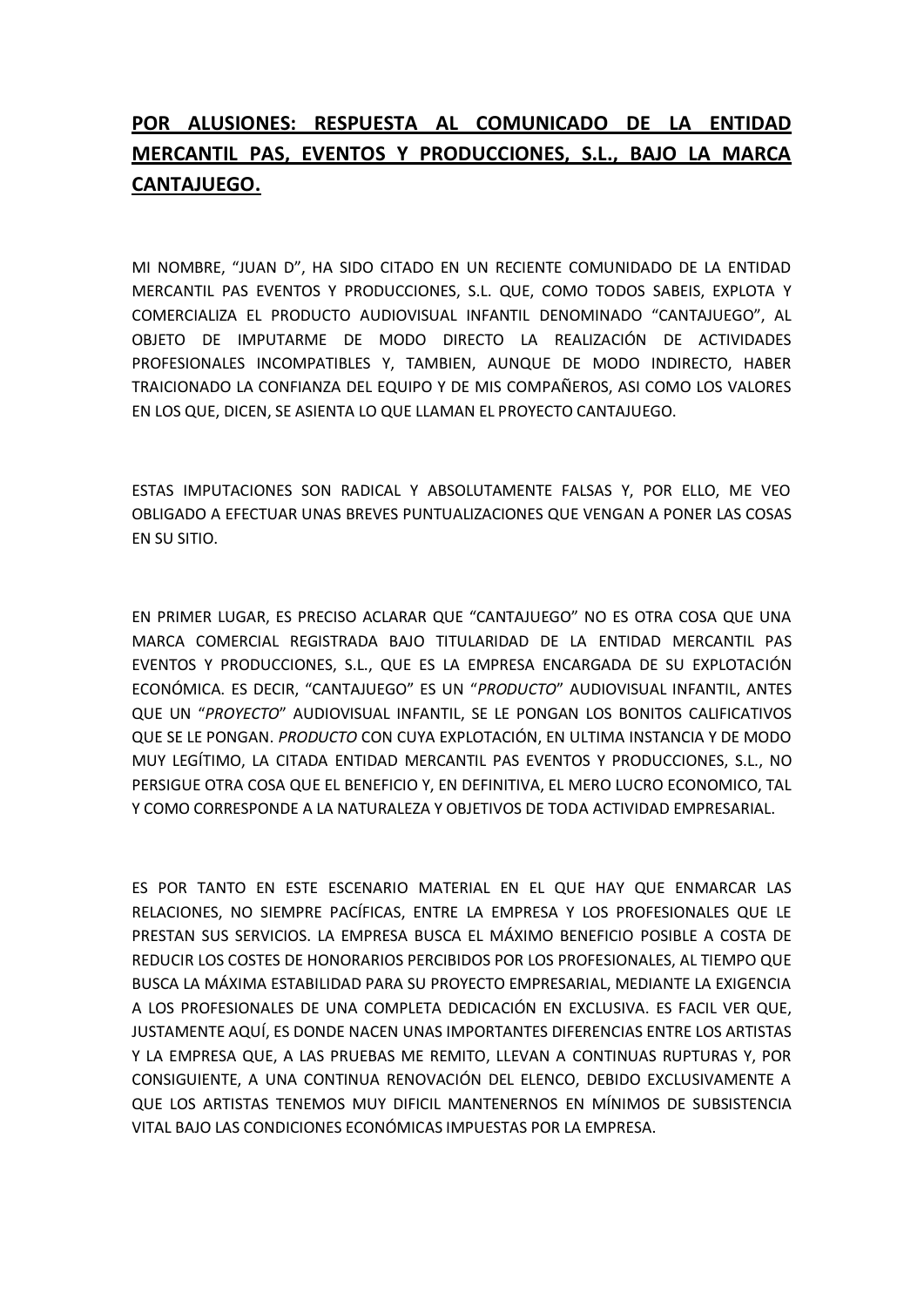EN SEGUNDO LUGAR, TAMBIEN DEBO ACLARAR QUE, YA DURANTE EL MES DE OCTUBRE DE 2009, YO ME ENCONTRABA VIRTUALMENTE DESPEDIDO. EN EFECTO, DURANTE ESE MES DE OCTUBRE DE 2.009, LA EMPRESA PROPUSO A TODOS LOS ARTISTAS INTEGRANTES DEL ELENCO LA FIRMA DE UN INACEPTABLE CONTRATO DE PRESTACIÓN DE SERVICIOS EN EXCLUSIVIDAD, QUE FUE OBJETO DE UNA DURA NEGOCIACIÓN Y QUE, FINALMENTE, NO FUE FIRMADO DEBIDO, TANTO A LAS DURAS CONDICIONES ECONÓMICAS QUE SE PRETENDÍAN IMPONER, COMO A LA INTRANSIGENCIA NEGOCIADORA DE LA EMPRESA. SE TRATABA DE UN CONTRATO PERFECTAMENTE CALIFICABLE DE *LEONINO,* EN CUYA NEGOCIACIÓN ME TOCO UNA POSICIÓN COMBATIENTE, QUE NO FUE TOMADA A BIEN POR LA EMPRESA. COMO CONSECUENCIA DE ESTE HECHO, NO FUI CONVOCADO A LA INMINENTE GIRA DE NAVIDAD DE 2.009, LO QUE SIGNIFICABA MI VIRTUAL DESPIDO, QUE NO LLEGÓ A CONSUMARSE EN ESE MOMENTO DEBIDO AL APOYO INCONDICIONAL DE UNA GRAN PARTE DE MIS COMPAÑEROS, LOS CUALES, TODOS A UNA, SE NEGARON A REALIZAR LA CITADA GIRA SIN MI. FINALMENTE, LA EMPRESA RECTIFICÓ OBLIGADA POR LAS CIRCUNSTANCIAS Y DECIDIO CONTAR CONMIGO MOMENTANEAMENTE, A LOS SOLOS EFECTOS DE SALVAR LA SITUACION CRÍTICA, PERO YA CON LA DECISIÓN TOMADA DE NO VOLVER A CONTAR CON MIS SERVICIOS DESPUES DE LA GIRA DE NAVIDAD.

POR TANTO, SABEDOR COMO ERA YA DESDE OCTUBRE DE 2.009, DE QUE MIS DIAS EN LA EMPRESA PAS EVENTOS Y PRODUCCIONES, S.L., PARTICIPANDO EN EL PRODUCTO CANTAJUEGO, ESTABAN CONTADOS Y, TAMBIEN, DANDO RESPUESTA AL NATURAL ESPIRITU EMPREDEDOR Y CREATIVO QUE TODO ARTISTA LLEVA DENTRO, EN NOVIEMBRE DE 2.009 CONJUNTAMENTE CON MI COMPAÑERA BEATRIZ, DIMOS FORMA INTELECTUAL A LO QUE LUEGO SE HA CONCRETADO EN EL PROYECTO, QUE HOY NOS OCUPA, DENOMINADO "CIUDAD ARCOIRIS", EN EL QUE, INICIALMENTE, QUISIMOS DAR CABIDA A LA MAYOR PARTE DE LOS COMPAÑEROS QUE DESEASEN INTEGRARSE EN EL MISMO. EN ULTIMA INSTANCIA, SOLO MI COMPAÑERA BEATRIZ, QUIEN POR SU LADO, NO DESEÓ SOMETERSE A LAS CONDICIONES IMPUESTAS POR LA EMPRESA, Y YO MISMO, YA DESPEDIDO, ACEPTAMOS EL RETO DE INCIAR ESTA NUEVA ANDADURA, NO ANTES DE ABRIL DE 2.010, DEBIDO A QUE LOS DEMÁS COMPAÑEROS PREFIRIERON, TAMBIEN DE MODO MUY LEGÍTIMO, NO ASUMIR LOS RIESGOS QUE TODO PROYECTO QUE COMIENZA LLEVA IMPLICITOS.

COMO ES DE VER CON FACILIDAD, NINGUNA TRAICIÓN HE LLEVADO A CABO, NI A LA EMPRESA NI A MIS COMPAÑEROS. NO HE DESARROLLADO NINGUNA ACTIVIDAD INCOMPATIBLE MIENTRAS ESTUVE PRESTANDO SERVICIOS A LA EMPRESA PAS EVENTOS Y PRODUCCIONES S.L., SINO QUE, ANTES BIEN Y POR EL CONTRARIO, HE RESPETADO ESCRUPULOSAMENTE MIS OBLIGACIONES PROFESIONALES HASTA DONDE LA EMPRESA PAS EVENTOS Y PRODUCCIONES, S.L. HA QUERIDO.

COMO ARTISTA Y PROFESIONAL LIBRE, TENGO LEGÍTIMO DERECHO A DESARROLLAR MIS APTITUDES Y CAPACIDADES TAL Y COMO HOY VENGO HACIENDO JUNTO A MI COMPAÑERA